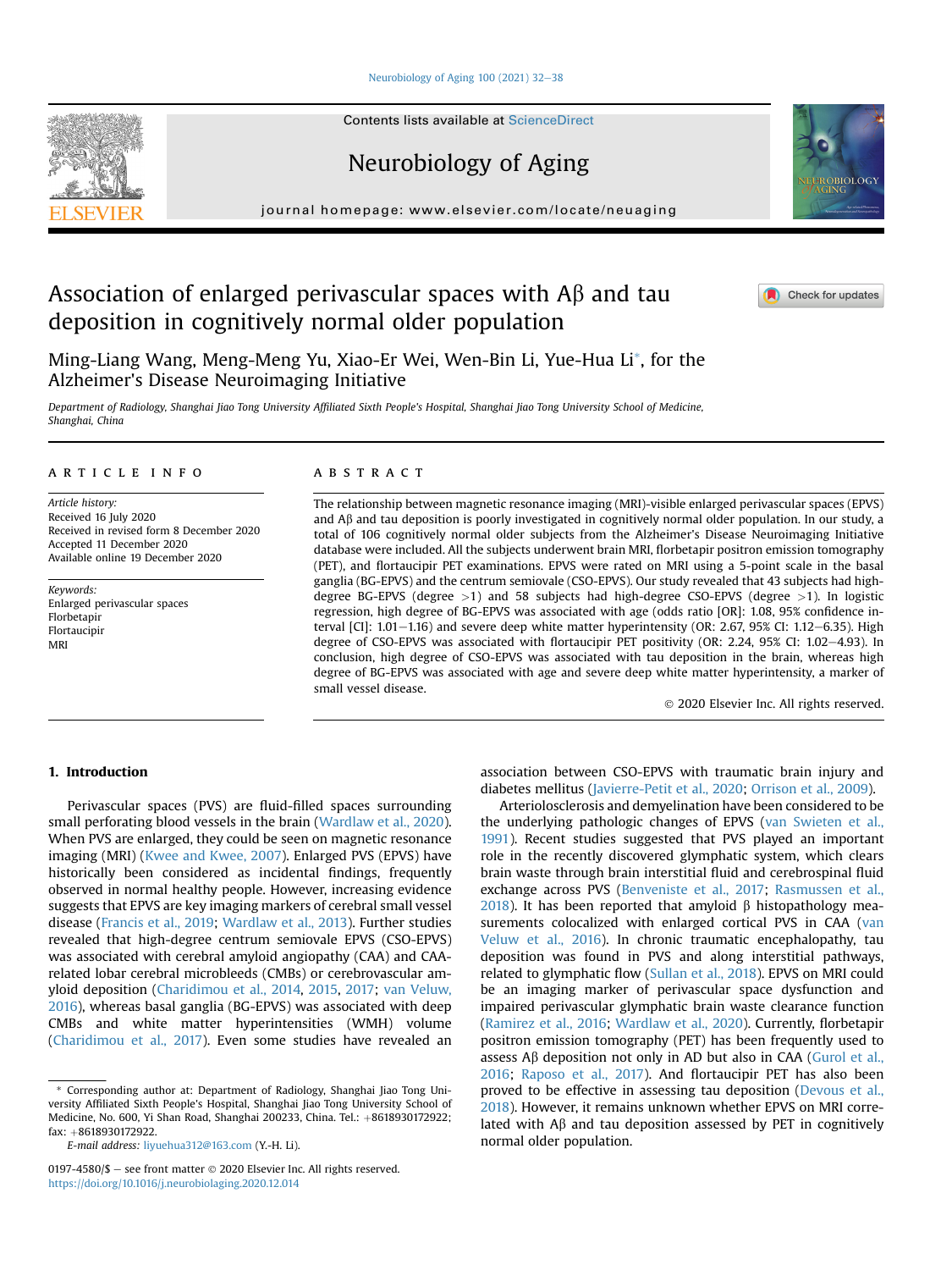In this study, we aimed to investigate whether EPVS had an association with  $\mathsf{A}\beta$  and tau deposition in cognitively normal older population. We hypothesized that severe CSO-EPVS were associated with  $\mathsf{A}\beta$  and tau deposition assessed by PET in cognitively normal older population, but not severe BG-EPVS, which may be associated with small vessel disease.

# 2. Materials and methods

# 2.1. Study population

The data used in this study were obtained from the Alzheimer's Disease Neuroimaging Initiative (ADNI) database, launched in 2003 and led by Principal Investigator Michael W. Weiner, M [\(http://adni.](http://adni.loni.usc.edu) [loni.usc.edu](http://adni.loni.usc.edu)). The ADNI project aimed to test whether serial MRI, PET, other biological markers, and clinical and neuropsychological assessments can be combined to measure the progression of mild cognitive impairment and early Alzheimer's disease. The ADNI project was approved by the institutional review boards of all participating ADNI sites. Written informed consent was obtained from all the participants or their authorized representatives in accordance with the Declaration of Helsinki.

<span id="page-1-0"></span>We included all cognitively normal older subjects from the ADNI-2. All the subjects should have a brain MRI, 18F-florbetapir PET, and 18F-flortaucipir PET. The time interval between MRI and PET examination should be within 12 months. Patients with a

history of ischemic stroke or symptomatic ischemic cerebral hemorrhage were excluded. We also excluded participants with incomplete MRI sequences and insufficient imaging quality. Normal cognitive function was defined as a Mini-Mental State Examination score of 24-30 and a Clinical Dementia Rating Sum of Boxes score of 0, without any memory complaints.

# 2.2. MRI acquisition and analysis

All the subjects were scanned using the uniform ADNI 3T MRI scanning protocol (GE, Philips, or Siemens). All the MRI scanners received a QC Phantom Scan before the study. Mayo quality control team will determine if the correct parameters have been met and assure there are no other underlying problems seen during the scanning. The MRI scanning protocol should include axial T2 FSE/ TSE with Fat Sat, axial T2-FLAIR, and axial T2\* gradient-recalled echo sequences. The subjects were required to be aligned as straight as possible in the coil, in the same manner for all the MRI examinations. Supplementary Table 1 provides detailed MRI parameters.

All the MR images were assessed by an experienced boardcertified neuroradiologist (M.L.W.) blinded to the clinical and PET data according to the Standards for Reporting Vascular Changes on Neuroimaging ([Wardlaw et al., 2013\)](#page-6-1). Cohen kappa statistics were used to determine the intrarater reliability for EPVS, WMH, and



Fig. 1. Examples of MRI-visible enlarged perivascular spaces. (A) Low degree of BG-EPVS. (B) High degree of BG-EPVS. (C) Low degree of CSO-EPVS. (D) High degree of CSO-EPVS.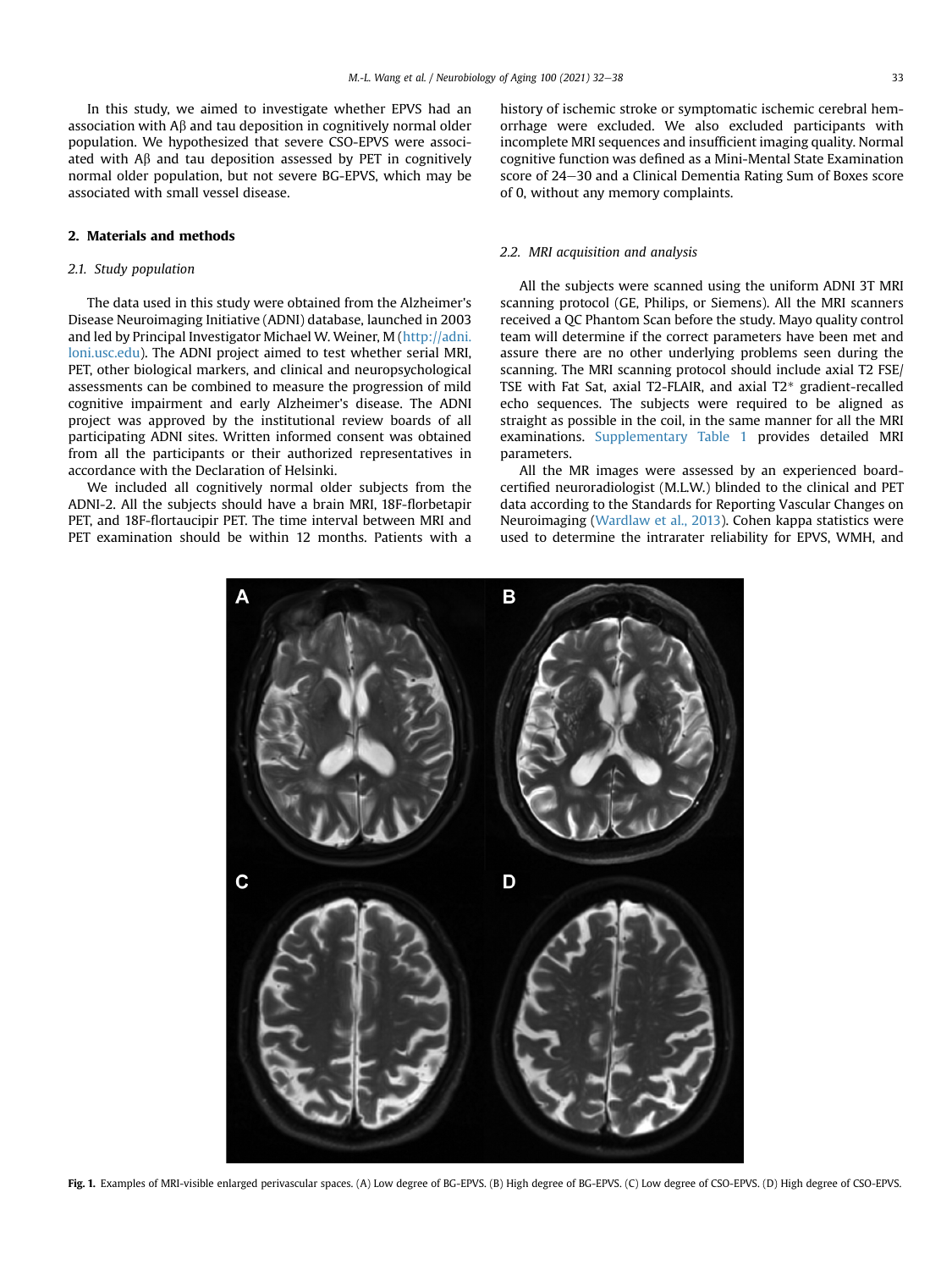CMBs, evaluated on a random sample of 50 subjects with a 1-month interval between the first and second image assessments.

EPVS were defined as round, ovoid, or linear lesions with a CSFlike signal (hypointense on T1/flair and hyperintense on T2), located along the penetrating arteries [\(Fig. 1](#page-1-0)). EPVS were rated using a validated 5-point visual rating scale ( $0 =$  no EPVS,  $1 = 1-10$  EPVS,  $2 = 11 - 20$  EPVS,  $3 = 21 - 40$  EPVS, and  $4 =$  more than 40 EPVS) [\(Doubal et al., 2010;](#page-5-10) [Maclullich et al., 2004](#page-5-11)). The number of EPVS was recorded on one slice of one side of the brain, which has the highest number of EPVS. EPVS was rated in the basal ganglia (BG) and the centrum semiovale (CSO) regions and categorized as high (degree  $>$ 1) or low (degree $\leq$  1) degree as in previous studies [\(Park](#page-6-8) [et al., 2019](#page-6-8); [Yakushiji et al., 2014\)](#page-6-9).

WMH was rated in the periventricular white matter hyperintensity (PWMH) and deep white matter hyperintensity (DWMH) on axial FLAIR images using the 4-point Fazekas rating scale [\(Fazekas et al., 1987\)](#page-5-12). A score  $\geq$  2 of the Fazekas scale was regarded as severe WMH. CMBs were evaluated on the T2\* gradient-recalled echo images and were divided into lobar CMBs and deep CMBs based on the location [\(Cordonnier et al., 2009\)](#page-5-13). Total cerebral and hippocampus volume were calculated from magnetizationprepared rapid gradient-echo images using FreeSurfer 5.1 and were expressed as ratios of total intracranial volume to account for relative differences in brain size.

# 2.3. PET imaging acquisition and analysis

The detailed florbetapir (AV-45) PET and flortaucipir (AV-1451) PET acquisition procedures could be obtained from the ADNI database ([http://adni.loni.usc.edu;](http://adni.loni.usc.edu) "PET Technical Procedures Manual: FDG (glucose metabolic imaging), Florbetapir or Florbetaben (Amyloid Imaging), AV-1451 (Tau Imaging)"). For the processing of florbetapir images, we used the processed results of UC Berkeley and Lawrence Berkeley National Laboratory. Briefly, the florbetapir images were coregistered to the corresponding MRI and calculate the mean florbetapir uptake within the cortical regions, including frontal, anterior/posterior cingulate, lateral parietal, and lateral temporal with the whole cerebellum as reference region [\(Landau et al., 2013\)](#page-5-14). Subjects were categorized as amyloid positive or negative by applying a florbetapir cutoff of 1.11 ([Joshi et al., 2012\)](#page-5-15). For the processing of flortaucipir images, we used the processed results of Banner Alzheimer Institute. Briefly, the flortaucipir images were coregistered to the corresponding MRI and calculate the mean florbetapir uptake within a tau metaROI, including entorhinal, amygdala, parahippocampal, fusiform, inferior temporal, and middle-temporal normalized to cerebellar crus ([Jack et al., 2017\)](#page-5-16). Subjects were categorized as tau positive or tau negative by applying a flortaucipir cutoff of 1.27 [\(Jack et al., 2017;](#page-5-16) [Ossenkoppele](#page-6-10) [et al., 2018](#page-6-10)). Braak stage for tau deposition was assessed based on the cutoff value of a previous study ([Maass et al., 2017](#page-5-17)) using the processed results of UC Berkeley and Lawrence Berkeley National Laboratory. As the Braak II (hippocampus) may be contaminated by off-target binding in the choroid plexus in the ADNI database, we discarded the use of Braak I/II stage and showed the tau deposition stage as entorhinal cortex tau positive, Braak stage III/IV tau positive, and Braak stage V/VI tau positive.

# 2.4. Statistical analyses

All statistical tests were performed by IBM SPSS Statistics for Windows, version 20.0. Continuous variables are expressed as  $mean  $\pm$  standard deviation, and categorical variables are expressed$ as percentages. Clinical and imaging findings of the study subjects between high and low degree of EPVS group were compared using the chi-square test or Fisher's exact test for qualitative variables and

the t-test for quantitative variables. Kendall correlation analysis was used to explore the relationship between EPVS degree and other small vessel disease degree.

Further logistic regression analysis was used to identify factors associated with high degree of BG-EPVS and CSO-EPVS. Clinical characteristics, MRI findings, and PET SUVr were tested in the simple regression models. For the multiple regression analysis, candidate covariates included all variables with  $p < 0.10$  in the simple regression analysis and demographic variables. The final model was obtained using a forward wald elimination strategy. Furthermore, the causal-steps approach and Sobel test were performed to test whether demographics and neuroimaging markers mediated the association between the EPVS and PET SUVr using the SPSS PROCESS module. Values of  $p < 0.05$  were considered statistically significant.

# 3. Results

# 3.1. Clinical characteristics of the study population

A total of 106 cognitively normal older subjects (mean age 75.33  $\pm$  6.21 years; male 42.45%) were included from the ADNI database. [Table 1](#page-2-0) shows the clinical characteristics of the study subjects. Among all the subjects, 30.19% had severe PWMH, and 34.91% had severe DWMH. Of subjects with CMBs (19.81%), 17.92% had lobar CMBs and 2.83% had deep CMBs. Florbetapir PET was assessed as positive in 41.51% of subjects, and flortaucipir PET was assessed as positive in 46.23% of subjects. Forty-six subjects were classified as entorhinal cortex tau positive; 9 subjects were classified as Braak stage III/IV tau positive; none subject was classified as Braak stage V/VI tau positive.

[Table 2](#page-3-0) shows the specific distribution of EPVS. All the subjects had EPVS both in the BG and CSO regions, most of which were mild type. Overall, 10.38% of subjects had BG-EPVS in degree 3 and 4, whereas the subjects with CSO-EPVS in degree 3 and 4 reached 21.70%. The intrarater reliability for the assessment of neuroimaging markers was excellent: CSO-EPVS ( $\kappa = 0.84$ , 95% confidence interval [CI]: 0.71-0.97), BG-EPVS ( $\kappa$  = 0.80, 95% CI: 0.62–0.98), PWMH ( $\kappa = 0.87$ , 95% CI: 0.72–1.01), DWMH ( $\kappa = 0.83$ , 95% CI: 0.69–0.97), and CMBs ( $\kappa = 0.86$ , 95% CI: 0.68–1.05).

<span id="page-2-0"></span>

| <b>Table 1</b>                                                          |  |
|-------------------------------------------------------------------------|--|
| Demographics and imaging findings of the study population ( $n = 106$ ) |  |

| Characteristics                    |              |
|------------------------------------|--------------|
| Age (y), mean $\pm$ SD             | 75.33 (6.21) |
| Male, $n$ $(\%)$                   | 45 (42.45)   |
| Apo $\varepsilon$ 4, n $(\%)$      | 36 (33.96)   |
| Hypertension, $n$ $(\%)$           | 43 (40.57)   |
| Diabetes mellitus, n (%)           | 7(6.60)      |
| Hyperlipidemia, n (%)              | 48 (45.28)   |
| Cerebral microbleeds, n (%)        | 21 (19.81)   |
| Lobar cerebral microbleeds, n (%)  | 19 (17.92)   |
| Deep cerebral microbleeds, n (%)   | 3(2.83)      |
| Severe PWMH, n (%)                 | 32 (30.19)   |
| Severe DWMH, n (%)                 | 37 (34.91)   |
| Total cerebral volume, (% TIV)     | 74.45 (2.65) |
| Total hippocampus volume, (% TIV)  | 0.46(0.05)   |
| Florbetapir PET positivity, n (%)  | 44 (41.51)   |
| Flortaucipir PET positivity, n (%) | 49 (46.23)   |

Continuous variables are presented as mean  $\pm$  SD. Categorical variables are presented as number of subjects (%).

Key: DWMH: deep white matter hyperintensities; PWMH, periventricular white matter hyperintensities; TIV, total intracranial volume.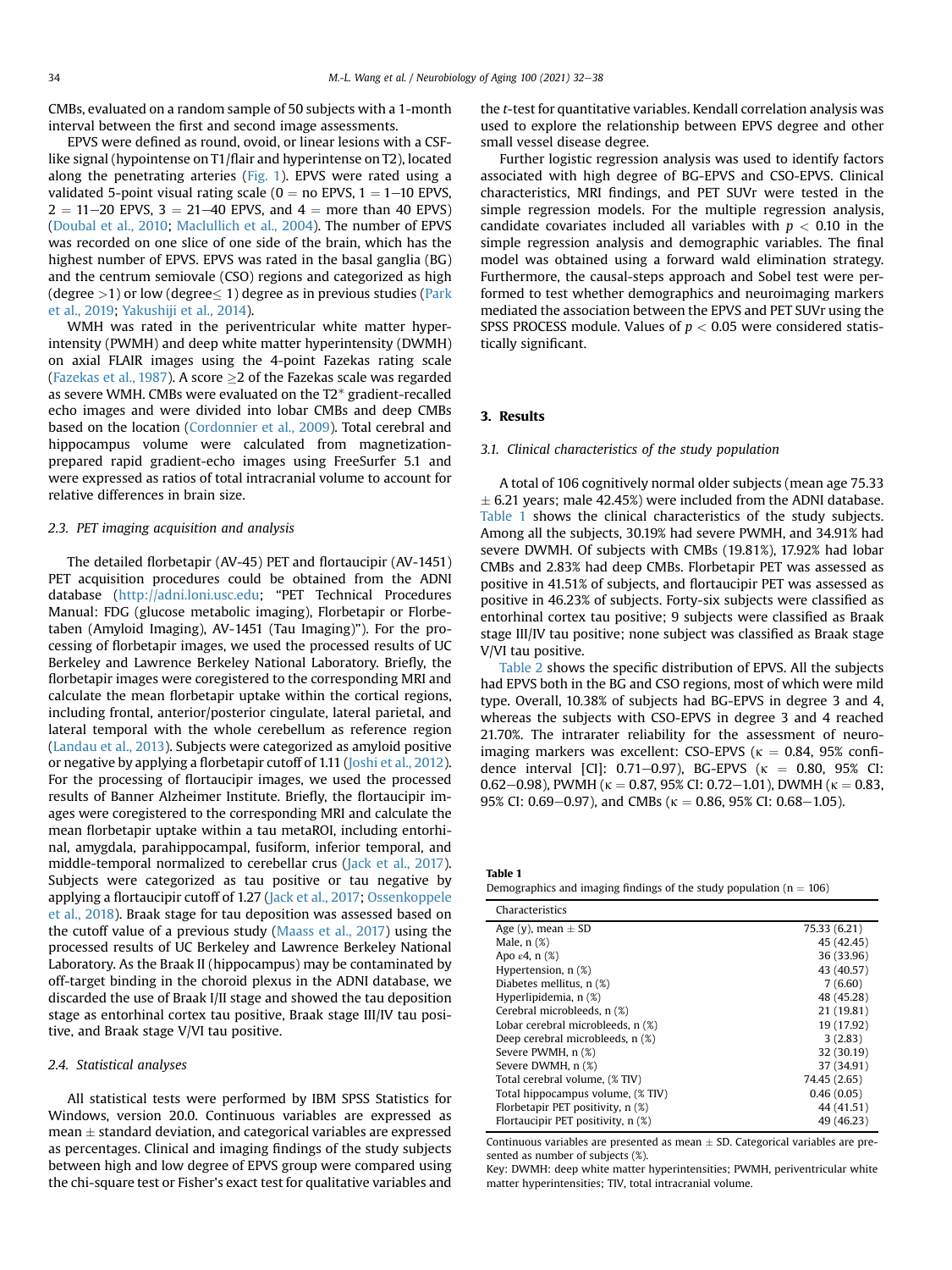<span id="page-3-0"></span>Table 2 Prevalence of BG-EPVS and CSO-EPVS by EPVS degree

| <b>BG-PVS</b> degree | CSO-PVS degree |             |             |             |
|----------------------|----------------|-------------|-------------|-------------|
|                      |                |             | 3.4         | Total       |
|                      | 37 (34.91%)    | 16 (15.09%) | 10 (9.43%)  | 63 (59.43%) |
| 2                    | 8 (7.55%)      | 15 (14.15%) | 9(8.49%)    | 32 (30.19%) |
| 3.4                  | 3(2.83%)       | 4 (3.77%)   | 4 (3.77%)   | 11 (10.38%) |
| Total                | 48 (45.28%)    | 35 (33.02%) | 23 (21.70%) | 106 (100%)  |

Key: BG, basal ganglia; CSO, centrum semiovale; EPVS, enlarged perivascular spaces.

# 3.2. Comparison between low degree of EPVS group and high degree of EPVS group

[Table 3](#page-3-1) shows the comparison of clinical and MRI findings between low degree of EPVS group and high degree of EPVS group. Compared with low degree of BG-EPVS group, high degree of BG-EPVS group had older age ( $p = 0.003$ ), more severe PWMH ( $p =$ 0.010), and severe DWMH ( $p = 0.004$ ). Compared with low degree of CSO-EPVS group, high degree of CSO-EPVS group only had more subjects with flortaucipir SUVr positivity ( $p = 0.042$ ). Correlational analysis revealed that there was a correlation between CSO-EPVS and BG-EPVS ( $\tau$ -b = 0.282,  $p = 0.001$ ). BG-EPVS was correlated with PWMH ( $\tau$ -b = 0.290, p = 0.001), DWMH ( $\tau$ -b = 0.310, p < 0.001), and total cerebral volume (% TIV) ( $\tau$ -b = -0.156, p = 0.043). CSO-EPVS was correlated with DWMH ( $\tau$ -b = 0.192; p = 0.025; Supplementary Table 2).

In multivariable logistic regression analysis, high degree of BG-EPVS was associated with age (odds ratio [OR]: 1.08, 95% CI: 1.01-1.16) and severe DWMH (OR: 2.67, 95% CI: 1.12-6.35; [Table 4](#page-4-0)). High degree of CSO-EPVS was associated with flortaucipir PET positivity (OR: 2.24, 95% CI 1.02, 4.93) ([Table 5](#page-4-1)). Mediation analysis revealed no modifying effect of demographics and neuroimaging markers, including WMH on the relationship of tau deposition with CSO-EPVS (data not shown).

# 4. Discussion

Determining the relationship between EPVS and  $A\beta$  and tau deposition in cognitively normal older population is critical for understanding the clinical value of EPVS. Our study found that a high degree of CSO-EPVS was associated with tau deposition but

not  $A\beta$  deposition in the brain, while a high degree of BG-EPVS was associated with older age and severe DWMH, a marker of small vessel disease. These findings provide evidence that MRI-visible CSO-EPVS appears to be a clinically meaningful imaging biomarker of tau deposition in cognitively normal older population.

With the wide use of MRI, EPVS are frequently detected in cognitively normal older population. Previous studies reported the frequency of EPVS could reach 100% and the severity of EPVS correlated with increasing age in normal older population [\(Yakushiji et al., 2014](#page-6-9); [Zhu et al., 2011\)](#page-6-11). Our study results were similar to previous studies. Among all the subjects, 10.38% of subjects had BG-EPVS in degree 3 and 4, whereas the subjects with CSO-EPVS in degree 3 and 4 reached 21.70%. The proportion of high degree of BG-EPVS was higher than the study of Yakushiji et al. [\(Yakushiji et al., 2014\)](#page-6-9). Analyzing the reasons, the age of our subjects was much older.

The exact pathophysiological mechanism of EPVS is still poorly understood. In our study, high degree of BG-EPVS was associated with older age and severe DWMH, a marker of small vessel disease. This was similar to previous studies [\(Doubal et al., 2010;](#page-5-10) [Yakushiji](#page-6-9) [et al., 2014](#page-6-9)). One possible explanation is that some BG-EPVS changes may at least share a common pathophysiological mechanism with DWMH, perhaps related to blood-brain barrier disruption, a potentially key pathogenic process in cerebral small vessel disease [\(Li et al., 2017;](#page-5-18) [Wardlaw, 2010](#page-6-12)). A recent study revealed that BG-EEPVS, but not CSO-EEPVS, are associated with compromised BBB integrity ([Li et al., 2019\)](#page-5-19). The leakage of the blood vessel into the EPVS may further cause the dilation of PVS that can be seen on MRI. Similar to the study of Zhu et al. ([Zhu et al., 2010\)](#page-6-13), we observed no association between EPVS and the cerebral volume or the hippocampus volume. We speculated that the EPVS may be independent of brain shrinkage.

Interestingly, our study found that high degree of CSO-EPVS was associated with tau deposition but not  $\mathsf{A}\beta$  deposition in the brain, suggesting different pathophysiological mechanisms from BG-EPVS. Tau is thought to be cleared from the brain primarily by cellular degradation clearance, glymphatic interstitial fluid solutes clearance, and CSF absorption clearance ([Tarasoff-Conway et al.,](#page-6-14) [2015](#page-6-14)). PVS is an important component of glymphatic system. A previous study revealed that chronic impairment of glymphatic system induced by traumatic brain injury may be a key factor of post-traumatic brain tau aggregation [\(Iliff et al., 2014](#page-5-20)). Tau

#### <span id="page-3-1"></span>Table 3

Comparison of clinical and MRI findings between low degree of EPVS group and high degree of EPVS group

| Characteristics                    | Degree of BG-EPVS |                     | <i>p</i> value <sup>a</sup> | Degree of CSO-EPVS |                      | <i>p</i> value <sup>a</sup> |
|------------------------------------|-------------------|---------------------|-----------------------------|--------------------|----------------------|-----------------------------|
|                                    | Low: $1(n = 63)$  | High: $2-4(n = 43)$ |                             | Low: $1(n = 48)$   | High: $2-4$ (n = 58) |                             |
| Age $(y)$ , mean $(SD)$            | 73.89 (5.77)      | 77.44 (6.29)        | 0.003 <sup>a</sup>          | 75.17 (6.95)       | 75.47 (5.58)         | 0.807                       |
| Male, $n$ $(\%)$                   | 23 (36.51)        | 22(51.16)           | 0.134                       | 21 (43.75)         | 24 (41.38)           | 0.806                       |
| Apo $\varepsilon$ 4, n $(\%)$      | 21 (33.33)        | 15 (34.88)          | 0.869                       | 16 (33.33)         | 20 (34.48)           | 0.901                       |
| Hypertension, n (%)                | 22 (34.92)        | 21 (48.84)          | 0.152                       | 17 (35.42)         | 26 (44.83)           | 0.326                       |
| Diabetes mellitus, n (%)           | 5(7.94)           | 2(4.65)             | 0.787                       | 4(8.33)            | 3(5.17)              | 0.795                       |
| Hyperlipidemia, n (%)              | 27 (42.86)        | 21 (48.84)          | 0.544                       | 23 (47.92)         | 25(43.10)            | 0.620                       |
| Cerebral microbleeds, n (%)        | 13(20.63)         | 8(18.60)            | 0.797                       | 8 (16.67)          | 13 (22.41)           | 0.460                       |
| Lobar cerebral microbleeds, n (%)  | 12 (19.05)        | 7(16.28)            | 0.715                       | 7(14.58)           | 12(20.69)            | 0.415                       |
| Deep cerebral microbleeds, n (%)   | 1(1.59)           | 2(4.65)             | 0.736                       | 2(4.17)            | 1(1.72)              | 0.868                       |
| Severe PWMH, n (%)                 | 13(20.63)         | 19 (44.19)          | 0.010 <sup>a</sup>          | 13 (27.08)         | 19 (32.76)           | 0.526                       |
| Severe DWMH, n (%)                 | 15 (23.81)        | 22 (51.16)          | 0.004 <sup>a</sup>          | 12(25.00)          | 25(43.10)            | 0.052                       |
| Total cerebral volume. % TIV       | 74.76 (2.57)      | 74.01 (2.72)        | 0.156                       | 74.26 (2.77)       | 74.62 (2.55)         | 0.488                       |
| Total hippocampus volume, % TIV    | 0.46(0.047)       | 0.47(0.054)         | 0.213                       | 0.45(0.043)        | 0.47(0.054)          | 0.060                       |
| Florbetapir PET positivity, n (%)  | 24 (38.10)        | 20(46.51)           | 0.388                       | 19 (39.58)         | 25(43.10)            | 0.714                       |
| Flortaucipir PET positivity, n (%) | 30 (47.62)        | 19 (44.19)          | 0.728                       | 17 (35.42)         | 32 (55.17)           | $0.042^{\rm a}$             |

Values of age, total cerebral volume, (% TIV), and total hippocampus volume, (% TIV) were compared using t-test. The other variables were compared using the chi-square test or Fisher's exact test.

Key: BG, basal ganglia; CSO, centrum semiovale; DWMH, deep white matter hyperintensities; EPVS, enlarged perivascular spaces; IQR, interquartile range; PWMH, periventricular white matter hyperintensities; TIV, total intracranial volume.

 $p$   $<$  0.05.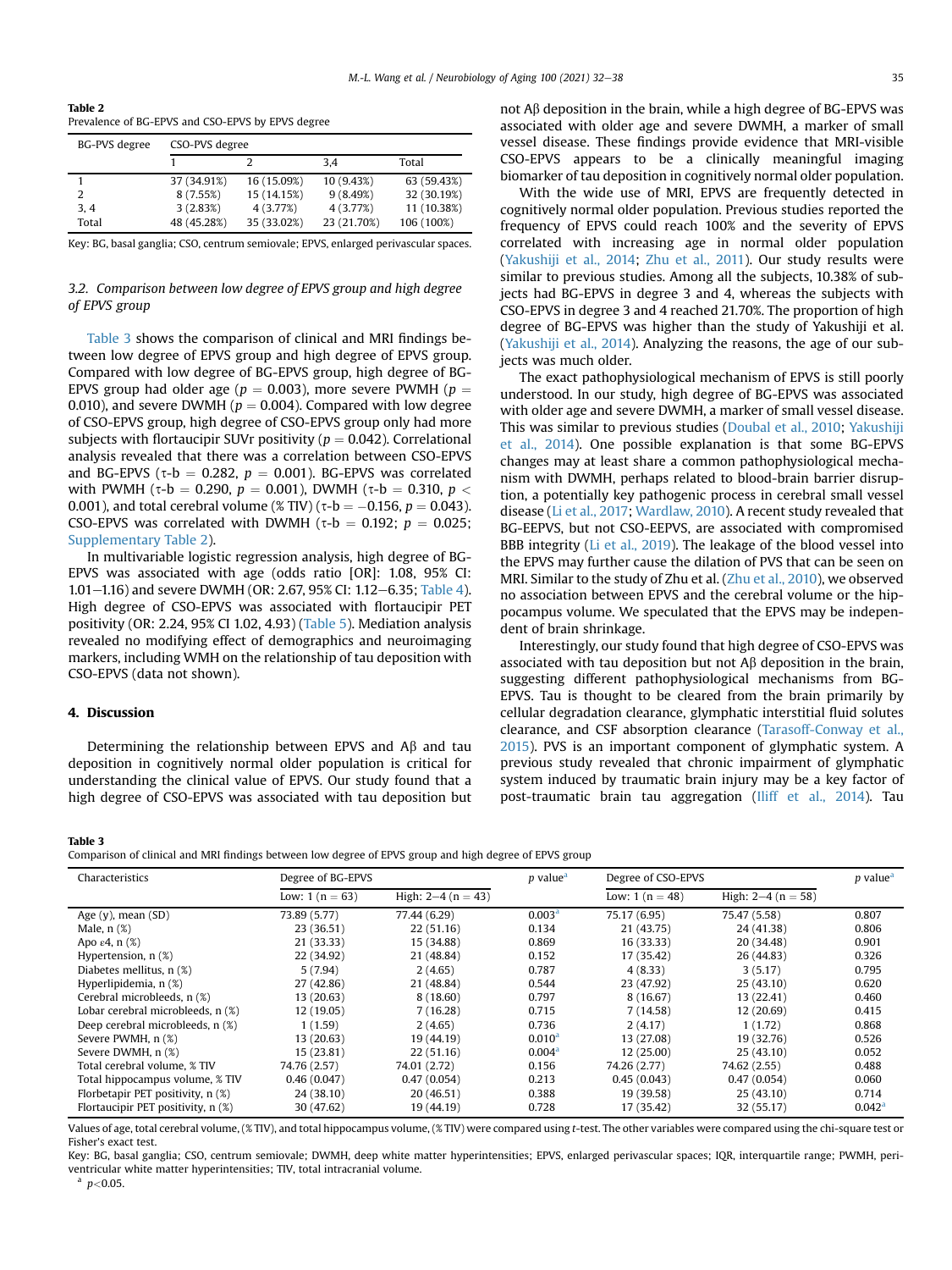#### <span id="page-4-0"></span>Table 4

Logistic regression of variables associated with high degree of BG-EPVS

| Variables                    | Univariable analysis |                             | Multivariable analysis <sup>a</sup> |                             |
|------------------------------|----------------------|-----------------------------|-------------------------------------|-----------------------------|
|                              | Coefficient (95% CI) | <i>p</i> value <sup>b</sup> | Coefficient (95% CI)                | <i>p</i> value <sup>b</sup> |
| Age (per each year older)    | $1.10(1.03 - 1.18)$  | 0.005 <sup>b</sup>          | $1.08(1.01 - 1.16)$                 | 0.027 <sup>b</sup>          |
| Male sex                     | $1.82(0.83 - 4.01)$  | 0.136                       | $2.07(0.85 - 5.05)$                 | 0.110                       |
| Apo $\varepsilon$ 4 allele   | $1.07(0.47 - 2.43)$  | 0.869                       | $0.98(0.37 - 2.64)$                 | 0.969                       |
| Hypertension                 | $1.78(0.81 - 3.92)$  | 0.154                       | $1.58(0.66 - 3.75)$                 | 0.302                       |
| Diabetes mellitus            | $0.57(0.11 - 3.06)$  | 0.508                       | $0.57(0.09 - 3.46)$                 | 0.542                       |
| Hyperlipidemia               | $1.16(0.32 - 4.27)$  | 0.824                       | $1.03(0.41 - 2.58)$                 | 0.949                       |
| Cerebral microbleeds         | $0.88(0.33 - 2.35)$  | 0.797                       |                                     | $\overline{\phantom{0}}$    |
| Lobar cerebral microbleeds   | $0.83(0.30 - 2.30)$  | 0.715                       |                                     |                             |
| Deep cerebral microbleeds    | $3.02(0.27 - 34.45)$ | 0.373                       |                                     |                             |
| Severe PWMH                  | $3.05(1.29 - 7.17)$  | 0.011 <sup>b</sup>          | $1.37(0.45 - 4.19)$                 | 0.587                       |
| Severe DWMH                  | $3.35(1.46 - 7.71)$  | 0.004 <sup>b</sup>          | $2.67(1.12 - 6.35)$                 | 0.027 <sup>b</sup>          |
| Total cerebral volume, % TIV | $0(0 - 66.05)$       | 0.157                       |                                     |                             |
| Florbetapir PET positivity   | $1.41(0.64 - 3.10)$  | 0.389                       | $1.54(0.65 - 3.63)$                 | 0.328                       |
| Flortaucipir PET positivity  | $0.87(0.40 - 1.90)$  | 0.728                       | $0.87(0.36 - 2.11)$                 | 0.868                       |

Key: BG, basal ganglia; EPVS, enlarged perivascular spaces; PWMH: periventricular white matter hyperintensities; DWMH: deep white matter hyperintensities; TIV: total intracranial volume.

<sup>a</sup> Adjusted for age, male sex, history of hypertension, diabetes mellitus, hyperlipidemia, severe PWMH, severe DWMH, florbetapir PET positivity, and flortaucipir PET positivity.

 $\rm{^b}$  p  $< 0.0.5$ .

deposition has been found in PVS and along interstitial pathways in chronic traumatic encephalopathy [\(Sullan et al., 2018](#page-6-5)). Thus, drainage impairment by perivascular tau deposition would eventually cause retrograde PVS dilation, and EPVS likely enhances tau deposition. To be noted, most of the flortaucipir PET-positive subjects were classified as entorhinal cortex tau positive. It seemed there was no direct regional association between tau and CSO-EPVS. However, the presence of CSO-EPVS may be an imaging marker reflecting the whole brain, and the entorhinal cortex was just the most obvious tau deposition area in the brain. Our study indicated that even in cognitively normal older population, CSO-EPVS may be an important imaging biomarker of tau deposition likely through minor insufficiency of the glymphatic system.

Previous studies have reported that high degree of CSO-EPVS was associated with amyloid PET positivity, especially in CAA patients ([Charidimou et al., 2015;](#page-5-3) [Raposo et al., 2019\)](#page-6-15). However, CSO-EPVS severity was not independently associated with  $\mathsf{A}\beta$  deposition in our study. Compared with tau,  $\mathsf{AB}$  clearance is more complicated, mainly included degradation clearance, BBB clearance, glymphatic interstitial fluid solutes clearance, and CSF absorption clearance

# <span id="page-4-1"></span>Table 5

| таріе э<br>Logistic regression of variables associated with high degree of CSO-EPVS |                      |                        |                                     |                                     |  |  |
|-------------------------------------------------------------------------------------|----------------------|------------------------|-------------------------------------|-------------------------------------|--|--|
| Variables                                                                           | Univariable analysis |                        | Multivariable analysis <sup>a</sup> |                                     |  |  |
|                                                                                     | Coefficient (95% CI) | $p$ value <sup>c</sup> | Coefficient (95% CI)                | $p$ value <sup><math>c</math></sup> |  |  |
| Age (per each year older)                                                           | $1.01(0.95 - 1.07)$  | 0.804                  | $0.99(0.92 - 1.06)$                 | 0.987                               |  |  |
| Male sex                                                                            | $0.91(0.42 - 1.97)$  | 0.806                  | $1.16(0.50 - 2.72)$                 | 0.727                               |  |  |
| Apo $\varepsilon$ 4 allele                                                          | $1.05(0.47 - 2.36)$  | 0.901                  | $0.84(0.34 - 2.06)$                 | 0.835                               |  |  |
| Hypertension                                                                        | $1.48(0.68 - 3.25)$  | 0.327                  | $1.35(0.60 - 3.06)$                 | 0.472                               |  |  |
| Diabetes mellitus                                                                   | $0.60(0.13 - 2.82)$  | 0.518                  | $0.60(0.12 - 3.09)$                 | 0.541                               |  |  |
| Hyperlipidemia                                                                      | $1.85(0.38 - 1.78)$  | 0.620                  | $2.27(0.99 - 5.24)$                 | 0.054                               |  |  |
| Cerebral microbleeds                                                                | 1.44 (0.54–3.84)     | 0.461                  |                                     |                                     |  |  |
| Lobar cerebral microbleeds                                                          | $1.53(0.55 - 4.25)$  | 0.417                  |                                     |                                     |  |  |
| Deep cerebral microbleeds                                                           | $0.40(0.04 - 4.59)$  | 0.464                  |                                     |                                     |  |  |
| Severe PWMH                                                                         | $1.31(0.57 - 3.04)$  | 0.527                  |                                     |                                     |  |  |
| Severe DWMH                                                                         | $2.27(0.99 - 5.24)$  | 0.054                  | $2,20(0.94 - 5.14)$                 | 0.069                               |  |  |
| Total cerebral volume, % TIV                                                        | 182 $(0, b)$         | 0.484                  |                                     |                                     |  |  |
| Florbetapir PET positivity                                                          | $1.16(0.53 - 2.52)$  | 0.714                  | $1.37(0.60 - 3.15)$                 | 0.456                               |  |  |
| Flortaucipir PET positivity                                                         | $2.24(1.02 - 4.93)$  | 0.044 <sup>c</sup>     | $2.24(1.02 - 4.93)$                 | 0.044 <sup>c</sup>                  |  |  |

Key: CSO, centrum semiovale; DWMH: deep white matter hyperintensities; EPVS, enlarged perivascular spaces; PWMH: periventricular white matter hyperintensities. Adjusted for age, male sex, history of hypertension, diabetes mellitus, hyperlipidemia, severe PWMH, severe DWMH, florbetapir PET positivity, and flortaucipir PET positivity.

**b** Data were too big to be shown.

 $\rm ^{c}$   $\it p$   $<$  0.0.5.

([Tarasoff-Conway et al., 2015\)](#page-6-14). We speculated that CSO-EPVS in the cognitively normal older population may suffer less from  $\mathsf{A}\beta$ pathologic changes than CAA patients. In the study of Banerjee et al. ([Banerjee et al., 2017](#page-5-21)), they also found CSO-EPVS severity was not associated with  $A\beta$  positivity in AD patients.

Our findings should be interpreted in light of the following limitations. First, as this study was a cross-sectional study, we could not determine the exact order of causal effects between CSO-EPVS and tau deposition. Future large longitudinal studies will be required in the future to better assess the causal effects. Second, we used validated visual rating scales to assess EPVS, instead of measuring the total number or volume of EPVS, as these EPVS segmentation software tools [\(Dubost et al., 2019a,](#page-5-22)[b](#page-5-23)) are currently not publicly available. However, the rater of EPVS was trained before analyzing the study subjects, and the intrarater reliability for the rating of EPVS was excellent. Third, our study had a modest sample size with only a few subjects in level 3/4 EPVS and excluded persons who have a modified Hachinski score of >4. Studies using large community-based epidemiologic cohorts by an ordinal logistic regression model were needed to replicate our results. Fourth,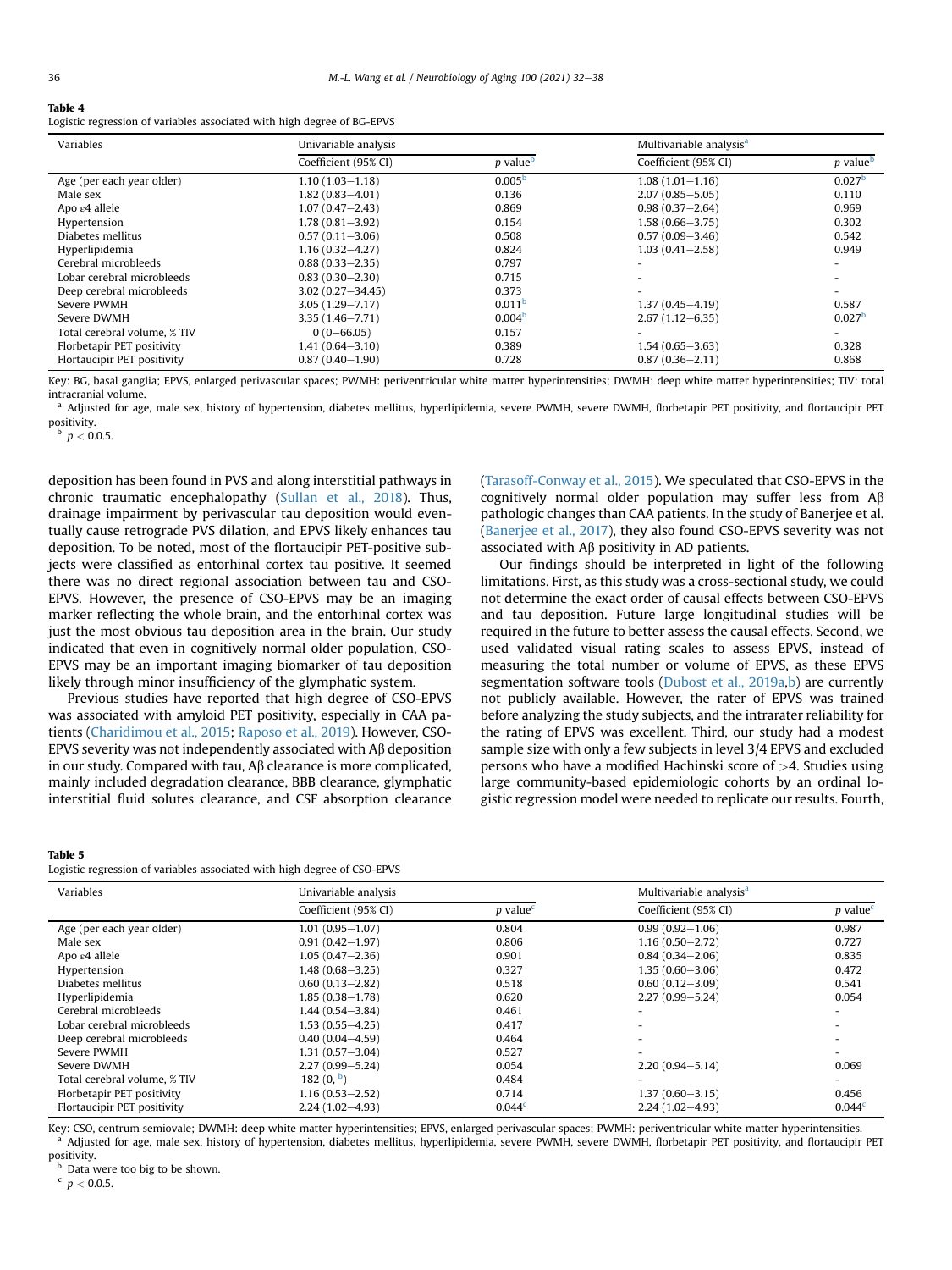the MRI scanners were from 3 different vendors (GE, Philips, or Siemens). However, the MRI scanning procedures and scanning parameters were almost identical. The influence of different MRI vendors on rating EPVS could be negligible.

In conclusion, our study revealed that high degree of CSO-EPVS was associated with tau deposition in the brain, indicating that CSO-EPVS appears to be a clinically meaningful imaging biomarker of tau deposition in cognitively normal older population.

#### Disclosure statement

The authors declare no conflict of interest.

# CRediT authorship contribution statement

Ming-Liang Wang: Conceptualization, Data curation, Investigation, Methodology, Writing - original draft, Writing - review & editing. Meng-Meng Yu: Methodology, Investigation, Formal analysis. Xiao-Er Wei: Methodology, Investigation. Wen-Bin Li: Supervision, Validation. Yue-Hua Li: Conceptualization, Writing review & editing, Supervision.

# Acknowledgements

Data collection and sharing for this project was funded by the Alzheimer's Disease Neuroimaging Initiative (ADNI) (National Institutes of Health Grant U01 AG024904) and DOD ADNI (Department of Defense award number W81XWH-12-2-0012). ADNI is funded by the National Institute on Aging, the National Institute of Biomedical Imaging and Bioengineering, and through generous contributions from the following: AbbVie, Alzheimer's Association; Alzheimer's Drug Discovery Foundation; Araclon Biotech; Bio-Clinica, Inc.; Biogen; Bristol-Myers Squibb Company; CereSpir, Inc.; Cogstate; Eisai Inc.; Elan Pharmaceuticals, Inc.; Eli Lilly and Company; EuroImmun; F. Hoffmann-La Roche Ltd and its affiliated company Genentech, Inc.; Fujirebio; GE Healthcare; IXICO Ltd.; Janssen Alzheimer Immunotherapy Research & Development, LLC.; Johnson & Johnson Pharmaceutical Research & Development LLC.; Lumosity; Lundbeck; Merck & Co., Inc.; Meso Scale Diagnostics, LLC.; NeuroRx Research; Neurotrack Technologies; Novartis Pharmaceuticals Corporation; Pfizer Inc.; Piramal Imaging; Servier; Takeda Pharmaceutical Company; and Transition Therapeutics. The Canadian Institutes of Health Research is providing funds to support ADNI clinical sites in Canada. Private sector contributions are facilitated by the Foundation for the National Institutes of Health ([www.fnih.org\)](http://www.fnih.org). The grantee organization is the Northern California Institute for Research and Education, and the study is coordinated by the Alzheimer's Therapeutic Research Institute at the University of Southern California. ADNI data are disseminated by the Laboratory for Neuro Imaging at the University of Southern California.

This study was supported by National Natural Science Foundation of China, China (81901727, 81871329, 81671673, 81301213), New Developing and Frontier Technologies of Shanghai Shen Kang Hospital Development Center (SHDC12018117), Shanghai Municipal Education Commission-Gaofeng Clinical Medicine Grant Support (2016427), Excellent discipline leader of Shanghai Municipal Planning Commission (2017BR041), 2018 Youth Medical Talents-Medical Imaging Practitioner Program, and Shanghai key discipline of medical imaging (2017ZZ02005).

### Appendix A. Supplementary data

Supplementary data associated with this article can be found, in the online version, at [https://doi.org/10.1016/j.neurobiolaging.](https://doi.org/10.1016/j.neurobiolaging.2020.12.014) [2020.12.014](https://doi.org/10.1016/j.neurobiolaging.2020.12.014).

#### References

- <span id="page-5-21"></span>[Banerjee, G., Kim, H.J., Fox, Z., Jäger, H.R., Wilson, D., Charidimou, A., Na, H.K.,](http://refhub.elsevier.com/S0197-4580(20)30425-5/sref1) [Na, D.L., Seo, S.W., Werring, D.J., 2017. MRI-visible perivascular space location is](http://refhub.elsevier.com/S0197-4580(20)30425-5/sref1) [associated with Alzheimer's disease independently of amyloid burden. Brain](http://refhub.elsevier.com/S0197-4580(20)30425-5/sref1) [140, 1107](http://refhub.elsevier.com/S0197-4580(20)30425-5/sref1)-[1116](http://refhub.elsevier.com/S0197-4580(20)30425-5/sref1).
- <span id="page-5-7"></span>[Benveniste, H., Lee, H., Volkow, N.D., 2017. The glymphatic pathway: waste removal](http://refhub.elsevier.com/S0197-4580(20)30425-5/sref2) from the CNS via cerebrospinal fl[uid transport. Neuroscientist 23, 454](http://refhub.elsevier.com/S0197-4580(20)30425-5/sref2)-[465](http://refhub.elsevier.com/S0197-4580(20)30425-5/sref2).
- <span id="page-5-4"></span>[Charidimou, A., Boulouis, G., Pasi, M., Auriel, E., van Etten, E.S., Haley, K., Ayres, A.,](http://refhub.elsevier.com/S0197-4580(20)30425-5/sref3) [Schwab, K.M., Martinez-Ramirez, S., Goldstein, J.N., Rosand, J., Viswanathan, A.,](http://refhub.elsevier.com/S0197-4580(20)30425-5/sref3) [Greenberg, S.M., Gurol, M.E., 2017. MRI-visible perivascular spaces in cerebral](http://refhub.elsevier.com/S0197-4580(20)30425-5/sref3) [amyloid angiopathy and hypertensive arteriopathy. Neurology 88, 1157](http://refhub.elsevier.com/S0197-4580(20)30425-5/sref3)-[1164](http://refhub.elsevier.com/S0197-4580(20)30425-5/sref3).
- <span id="page-5-3"></span>[Charidimou, A., Hong, Y.T., Jäger, H.R., Fox, Z., Aigbirhio, F.I., Fryer, T.D., Menon, D.K.,](http://refhub.elsevier.com/S0197-4580(20)30425-5/sref4) [Warburton, E.A., Werring, D.J., Baron, J.-C., 2015. White matter perivascular](http://refhub.elsevier.com/S0197-4580(20)30425-5/sref4) [spaces on magnetic resonance imaging: marker of cerebrovascular amyloid](http://refhub.elsevier.com/S0197-4580(20)30425-5/sref4) [burden? Stroke 46, 1707](http://refhub.elsevier.com/S0197-4580(20)30425-5/sref4)-[1709.](http://refhub.elsevier.com/S0197-4580(20)30425-5/sref4)
- <span id="page-5-2"></span>[Charidimou, A., Jaunmuktane, Z., Baron, J.-C., Burnell, M., Varlet, P., Peeters, A.,](http://refhub.elsevier.com/S0197-4580(20)30425-5/sref5) [Xuereb, J., Jäger, R., Brandner, S., Werring, D.J., 2014. White matter perivascular](http://refhub.elsevier.com/S0197-4580(20)30425-5/sref5) [spaces: an MRI marker in pathology-proven cerebral amyloid angiopathy?](http://refhub.elsevier.com/S0197-4580(20)30425-5/sref5) [Neurology 82, 57](http://refhub.elsevier.com/S0197-4580(20)30425-5/sref5)-[62.](http://refhub.elsevier.com/S0197-4580(20)30425-5/sref5)
- <span id="page-5-13"></span>[Cordonnier, C., Potter, G.M., Jackson, C.A., Doubal, F., Keir, S., Sudlow, C.L.M.,](http://refhub.elsevier.com/S0197-4580(20)30425-5/sref6) [Wardlaw, J.M., Al-Shahi Salman, R., 2009. Improving interrater agreement about](http://refhub.elsevier.com/S0197-4580(20)30425-5/sref6) [brain microbleeds: development of the Brain Observer MicroBleed Scale](http://refhub.elsevier.com/S0197-4580(20)30425-5/sref6) (BOMBS). Stroke  $40.94 - 99$ .
- <span id="page-5-9"></span>[Devous, M.D., Sr, Joshi, A.D., Navitsky, M., Southekal, S., Pontecorvo, M.J., Shen, H.,](http://refhub.elsevier.com/S0197-4580(20)30425-5/sref7) [Lu, M., Shankle, W.R., Seibyl, J.P., Marek, K., Mintun, M.A., 2018. Test-retest](http://refhub.elsevier.com/S0197-4580(20)30425-5/sref7) [reproducibility for the tau PET imaging agent](http://refhub.elsevier.com/S0197-4580(20)30425-5/sref7) flortaucipir F 18. J. Nucl. Med. 59,  $937 - 943$  $937 - 943$ .
- <span id="page-5-10"></span>[Doubal, F.N., MacLullich, A.M.J., Ferguson, K.J., Dennis, M.S., Wardlaw, J.M., 2010.](http://refhub.elsevier.com/S0197-4580(20)30425-5/sref8) [Enlarged perivascular spaces on MRI are a feature of cerebral small vessel](http://refhub.elsevier.com/S0197-4580(20)30425-5/sref8) disease. Stroke  $41, 450-454$  $41, 450-454$ .
- <span id="page-5-22"></span>[Dubost, F., Adams, H., Bortsova, G., Ikram, M.A., Niessen, W., Vernooij, M., de](http://refhub.elsevier.com/S0197-4580(20)30425-5/sref9) [Bruijne, M., 2019a. 3D regression neural network for the quanti](http://refhub.elsevier.com/S0197-4580(20)30425-5/sref9)fication of [enlarged perivascular spaces in brain MRI. Med. Image Anal. 51, 89](http://refhub.elsevier.com/S0197-4580(20)30425-5/sref9)-[100.](http://refhub.elsevier.com/S0197-4580(20)30425-5/sref9)
- <span id="page-5-23"></span>[Dubost, F., Yilmaz, P., Adams, H., Bortsova, G., Ikram, M.A., Niessen, W., Vernooij, M.,](http://refhub.elsevier.com/S0197-4580(20)30425-5/sref10) [de Bruijne, M., 2019b. Enlarged perivascular spaces in brain MRI: automated](http://refhub.elsevier.com/S0197-4580(20)30425-5/sref10) quantifi[cation in four regions. Neuroimage 185, 534](http://refhub.elsevier.com/S0197-4580(20)30425-5/sref10)-[544.](http://refhub.elsevier.com/S0197-4580(20)30425-5/sref10)
- <span id="page-5-12"></span>[Fazekas, F., Chawluk, J.B., Alavi, A., Hurtig, H.I., Zimmerman, R.A., 1987. MR signal](http://refhub.elsevier.com/S0197-4580(20)30425-5/sref11) [abnormalities at 1.5 T in Alzheimer's dementia and normal aging. AJR Am. J.](http://refhub.elsevier.com/S0197-4580(20)30425-5/sref11) [Roentgenol. 149, 351](http://refhub.elsevier.com/S0197-4580(20)30425-5/sref11)-[356](http://refhub.elsevier.com/S0197-4580(20)30425-5/sref11).
- <span id="page-5-1"></span>[Francis, F., Ballerini, L., Wardlaw, J.M., 2019. Perivascular spaces and their associa](http://refhub.elsevier.com/S0197-4580(20)30425-5/sref12)[tions with risk factors, clinical disorders and neuroimaging features: a sys](http://refhub.elsevier.com/S0197-4580(20)30425-5/sref12)[tematic review and meta-analysis. Int. J. Stroke 14, 359](http://refhub.elsevier.com/S0197-4580(20)30425-5/sref12)-[371.](http://refhub.elsevier.com/S0197-4580(20)30425-5/sref12)
- <span id="page-5-8"></span>[Gurol, M.E., Becker, J.A., Fotiadis, P., Riley, G., Schwab, K., Johnson, K.A.,](http://refhub.elsevier.com/S0197-4580(20)30425-5/sref13) [Greenberg, S.M., 2016. Florbetapir-PET to diagnose cerebral amyloid angiop](http://refhub.elsevier.com/S0197-4580(20)30425-5/sref13)[athy: a prospective study. Neurology 87, 2043](http://refhub.elsevier.com/S0197-4580(20)30425-5/sref13)-[2049.](http://refhub.elsevier.com/S0197-4580(20)30425-5/sref13)
- <span id="page-5-20"></span>[Iliff, J.J., Chen, M.J., Plog, B.A., Zeppenfeld, D.M., Soltero, M., 2014. Impairment of](http://refhub.elsevier.com/S0197-4580(20)30425-5/sref14) [glymphatic pathway function promotes tau pathology after traumatic brain](http://refhub.elsevier.com/S0197-4580(20)30425-5/sref14) [injury. J. Neurosci. 34 \(49\), 16180](http://refhub.elsevier.com/S0197-4580(20)30425-5/sref14)-[16193.](http://refhub.elsevier.com/S0197-4580(20)30425-5/sref14)
- <span id="page-5-16"></span>[Jack Jr., C.R., Wiste, H.J., Weigand, S.D., Therneau, T.M., Knopman, D.S., Lowe, V.,](http://refhub.elsevier.com/S0197-4580(20)30425-5/sref15) [Vemuri, P., Mielke, M.M., Roberts, R.O., Machulda, M.M., Senjem, M.L.,](http://refhub.elsevier.com/S0197-4580(20)30425-5/sref15) [Gunter, J.L., Rocca, W.A., Petersen, R.C., 2017. Age-speci](http://refhub.elsevier.com/S0197-4580(20)30425-5/sref15)fic and sex-specific prevalence of cerebral  $\beta$ [-amyloidosis, tauopathy, and neurodegeneration in](http://refhub.elsevier.com/S0197-4580(20)30425-5/sref15) [cognitively unimpaired individuals aged 50-95 years: a cross-sectional study.](http://refhub.elsevier.com/S0197-4580(20)30425-5/sref15) [Lancet Neurol. 16, 435](http://refhub.elsevier.com/S0197-4580(20)30425-5/sref15)-[444](http://refhub.elsevier.com/S0197-4580(20)30425-5/sref15).
- <span id="page-5-5"></span>Javierre-Petit, C., Schneider, J.A., Kapasi, A., Makkinejad, N., Tamhane, [Leurgans, S.E., Mehta, R.I., Barnes, L.L., Bennett, D.A., Arfanakis, K., 2020.](http://refhub.elsevier.com/S0197-4580(20)30425-5/sref16) [Neuropathologic and cognitive correlates of enlarged perivascular spaces in a](http://refhub.elsevier.com/S0197-4580(20)30425-5/sref16) [community-based cohort of older adults. Stroke 51, 2825](http://refhub.elsevier.com/S0197-4580(20)30425-5/sref16)-[2833](http://refhub.elsevier.com/S0197-4580(20)30425-5/sref16).
- <span id="page-5-15"></span>[Joshi, A.D., Pontecorvo, M.J., Clark, C.M., Carpenter, A.P., Jennings, D.L.,](http://refhub.elsevier.com/S0197-4580(20)30425-5/sref17) [Sadowsky, C.H., Adler, L.P., Kovnat, K.D., Seibyl, J.P., Arora, A., Saha, K., Burns, J.D.,](http://refhub.elsevier.com/S0197-4580(20)30425-5/sref17) [Lowrey, M.J., Mintun, M.A., Skovronsky, D.M., 2012. Performance characteristics](http://refhub.elsevier.com/S0197-4580(20)30425-5/sref17) of amyloid PET with fl[orbetapir F 18 in patients with Alzheimer's disease and](http://refhub.elsevier.com/S0197-4580(20)30425-5/sref17) [cognitively normal subjects. J. Nucl. Med. 53, 378](http://refhub.elsevier.com/S0197-4580(20)30425-5/sref17)-[384.](http://refhub.elsevier.com/S0197-4580(20)30425-5/sref17)
- <span id="page-5-0"></span>[Kwee, R.M., Kwee, T.C., 2007. Virchow-Robin spaces at MR imaging. Radiographics](http://refhub.elsevier.com/S0197-4580(20)30425-5/sref18) [27, 1071](http://refhub.elsevier.com/S0197-4580(20)30425-5/sref18)-[1086.](http://refhub.elsevier.com/S0197-4580(20)30425-5/sref18)
- <span id="page-5-14"></span>[Landau, S.M., Lu, M., Joshi, A.D., Pontecorvo, M., Mintun, M.A., Trojanowski, J.Q.,](http://refhub.elsevier.com/S0197-4580(20)30425-5/sref19) [Shaw, L.M., Jagust, W.J., 2013. Comparing positron emission tomography im](http://refhub.elsevier.com/S0197-4580(20)30425-5/sref19)aging and cerebrospinal fluid measurements of b[-amyloid. Ann. Neurol. 74,](http://refhub.elsevier.com/S0197-4580(20)30425-5/sref19)  $826 - 836.$  $826 - 836.$  $826 - 836.$
- <span id="page-5-19"></span>[Li, Y., Li, M., Yang, L., Qin, W., Yang, S., Yuan, J., Jiang, T., Hu, W., 2019. The relationship](http://refhub.elsevier.com/S0197-4580(20)30425-5/sref20) [between blood-brain barrier permeability and enlarged perivascular spaces: a](http://refhub.elsevier.com/S0197-4580(20)30425-5/sref20) [cross-sectional study. Clin. Interv. Aging 14, 871](http://refhub.elsevier.com/S0197-4580(20)30425-5/sref20)-[878.](http://refhub.elsevier.com/S0197-4580(20)30425-5/sref20)
- <span id="page-5-18"></span>[Li, Y., Li, M., Zhang, X., Shi, Q., Yang, S., Fan, H., Qin, W., Yang, L., Yuan, J., Jiang, T.,](http://refhub.elsevier.com/S0197-4580(20)30425-5/sref21) [Hu, W., 2017. Higher blood-brain barrier permeability is associated with higher](http://refhub.elsevier.com/S0197-4580(20)30425-5/sref21) [white matter hyperintensities burden. J. Neurol. 264, 1474](http://refhub.elsevier.com/S0197-4580(20)30425-5/sref21)-[1481.](http://refhub.elsevier.com/S0197-4580(20)30425-5/sref21)
- <span id="page-5-17"></span>[Maass, A., Landau, S., Baker, S.L., Horng, A., Lockhart, S.N., La Joie, R., Rabinovici, G.D.,](http://refhub.elsevier.com/S0197-4580(20)30425-5/sref22) [Jagust, W.J., 2017. Comparison of multiple tau-PET measures as biomarkers in](http://refhub.elsevier.com/S0197-4580(20)30425-5/sref22) [aging and Alzheimer's disease. Neuroimage 157, 448](http://refhub.elsevier.com/S0197-4580(20)30425-5/sref22)-[463.](http://refhub.elsevier.com/S0197-4580(20)30425-5/sref22)
- <span id="page-5-11"></span>[Maclullich, A.M.J., Wardlaw, J.M., Ferguson, K.J., Starr, J.M., Seckl, J.R., Deary, I.J.,](http://refhub.elsevier.com/S0197-4580(20)30425-5/sref23) [2004. Enlarged perivascular spaces are associated with cognitive function in](http://refhub.elsevier.com/S0197-4580(20)30425-5/sref23) [healthy elderly men. J. Neurol. Neurosurg. Psychiatry 75, 1519](http://refhub.elsevier.com/S0197-4580(20)30425-5/sref23)-[1523](http://refhub.elsevier.com/S0197-4580(20)30425-5/sref23).
- <span id="page-5-6"></span>[Orrison, W.W., Hanson, E.H., Alamo, T., Watson, D., Sharma, M., Perkins, T.G.,](http://refhub.elsevier.com/S0197-4580(20)30425-5/sref24) [Tandy, R.D., 2009. Traumatic brain injury: a review and high-](http://refhub.elsevier.com/S0197-4580(20)30425-5/sref24)field MRI findings